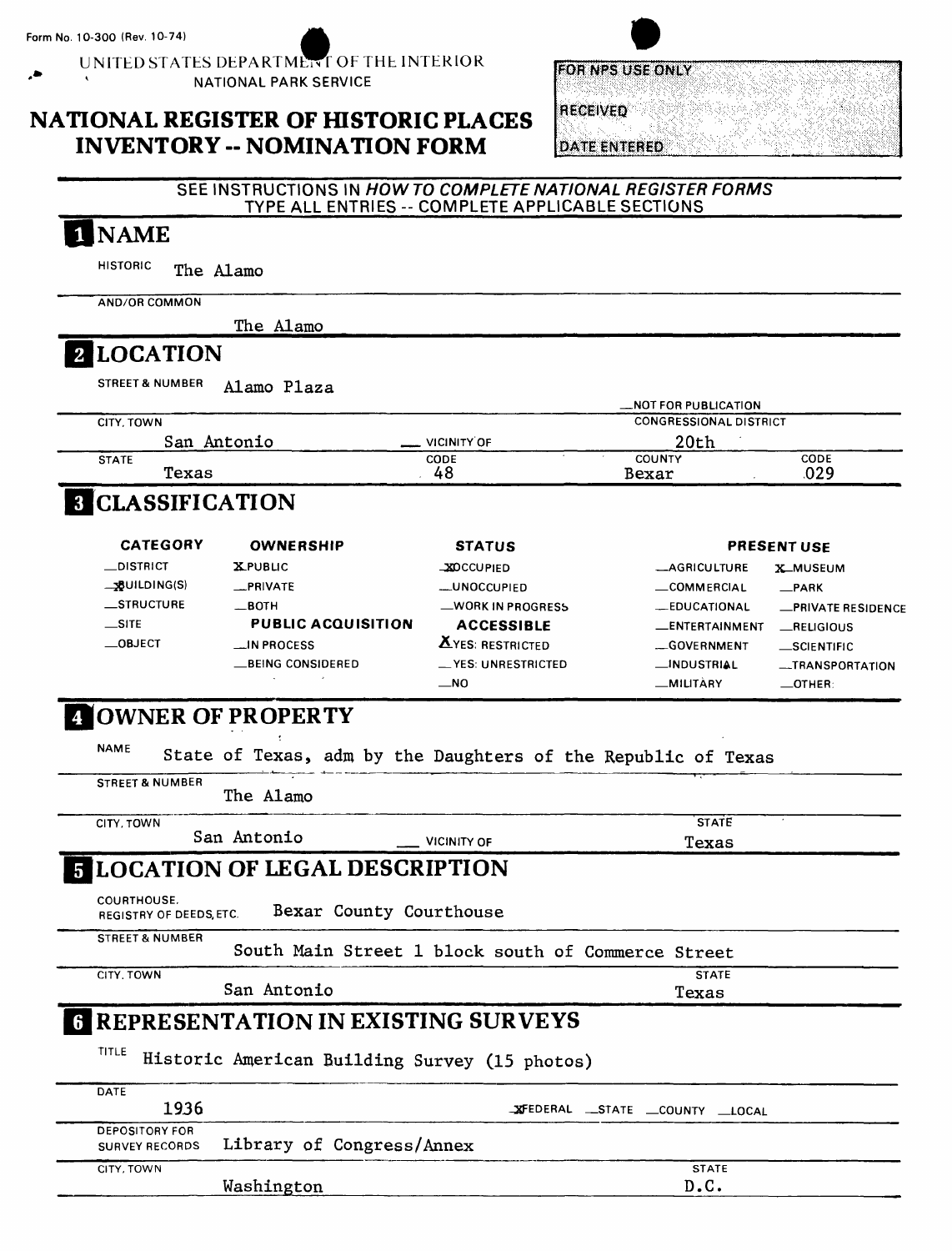

\_EXCELLENT \_DETERIORATED \_UNALTERED ^ORIGINAL SITE \_FAIR \_UNEXPOSED

**CONDITION CHECK ONE CHECK ONE**

 $\frac{X_{\text{GOOD}}}{X_{\text{GOOD}}}$   $\frac{X_{\text{AITERED}}}{X_{\text{AUPE}}}$   $\frac{X_{\text{AUPE}}}{X_{\text{AUPE}}}$ 

DESCRIBETHE PRESENT AND ORIGINAL (IF KNOWN) PHYSICAL APPEARANCE

The mission church of San Antonio de Valero, later called The Alamo, was begun in 1744 and finished in 1757, together with an extensive mission enclosure that included shops, dwellings and storehouses for the Indians.

Built of stone, the main body of the church was roofed by a barrel vault and dome. It also had symmetrical towers flanking the facade. In 1762, however, only five years after completion, the towers, nave vaulting and dome collapsed and the church was never fully repaired. The buildings fell progressively into decay and at the time of the siege in 1836 were in most cases roofless ruins.

The chapel, located on the southeast extremity of the enclosure, was 75 feet long, 62 feet wide and 22 1/2 feet high, with walls of solid masonry, 4 feet thick. Northwest of the chapel, but joined to it by a wall about 50 feet long and 12 feet high, was the convent of the mission, sometimes known as the monastery, long barracks or fortress. That imposing two-story stone building was 186 feet long, 18 feet wide, and 18 feet high; its upper story was used as a hospital, the lower floor for an armory and soldiers' quarters. From the northeast corner of the chapel a barrier wall extended northward before turning west to join the long barracks and enclose an inner court. From the southwest corner of the church a strongly built stockade protruded 75 feet to the low barracks, a one-story structure, 144 feet in length and 17 feet in width which formed part of the main wall on the south. Both of the barracks had walls  $\delta \xi$  about 30 inches thick, and each had flat terraced roofs of beams and planks, covered with a thick coat of cement. The mission's outer barrier walls, about 33 inches thick and 9 to 12 feet high, surrounded an area of about 462 by 162 feet west of the convent and north of the low barracks. The north wall, however was longer than that of the south so a perfect parallelogram was not formed.

In 1848 the United States Government renovated the Alamo complex to use as a Quartermaster's department, rebuilding the gable of the chapel facade and constructing a roof over the old south tower of the convent building. In 1877 Honore Grenet purchased the convent portion adding porticos to the south and west sides to give the appearance of the old arcades of a Spanish styled convent. A second story of wood was placed above the stone walls.

The single arched openings of the chapel itself, flanked by paired engaged columns is a compositional device which occurs in numerous Mexican churches, and although the Alamo has no figural sculpture it does have niches between the columns, and at the bottom of each is a pedestal which at one time had statues in them according to an early description. Compared to the richness of some Mexican church<sup>8</sup>, and other mission chapels, the Alamo portal is relatively simple and severe, yet for its provincial setting it has considerable plastic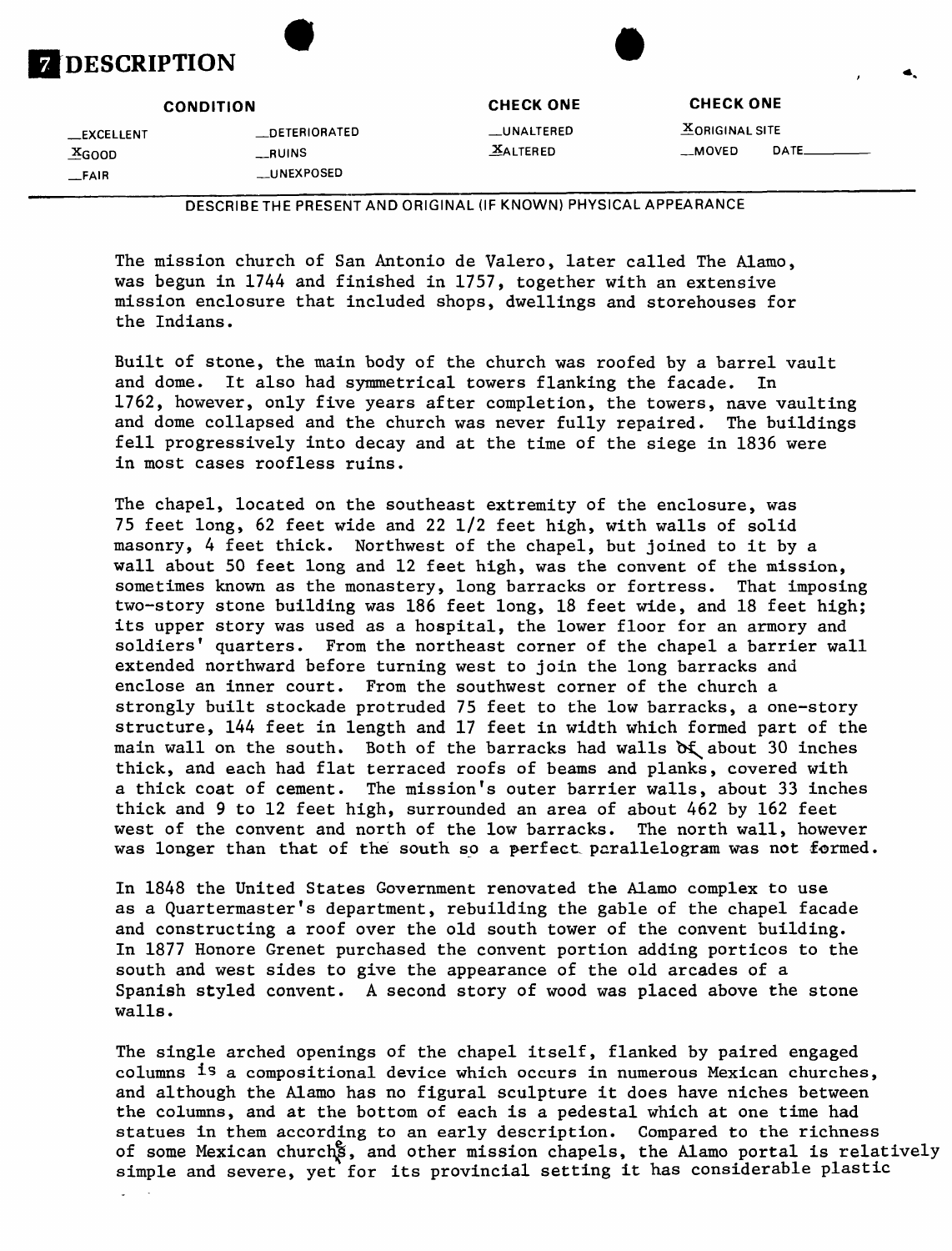| .e           |                         |                                                  |                        |                          |
|--------------|-------------------------|--------------------------------------------------|------------------------|--------------------------|
| PERIOD       |                         | AREAS OF SIGNIFICANCE -- CHECK AND JUSTIFY BELOW |                        |                          |
| _PREHISTORIC | _ARCHEOLOGY-PREHISTORIC | COMMUNITY PLANNING                               | LANDSCAPE ARCHITECTURE | RELIGION                 |
| $-1400-1499$ | ARCHEOLOGY-HISTORIC     | CONSERVATION                                     | $-LAW$                 | $\equiv$ SCIENCE         |
| $-1500-1599$ | <b>AGRICULTURE</b>      | <b>ECONOMICS</b>                                 | __LITERATURE           | SCULPTURE                |
| _1600-1699   | <b>ARCHITECTURE</b>     | LEDUCATION                                       | <b>XMILITARY</b>       | _SOCIAL/HUMANITARIAN     |
| x1700-1799   | $-ART$                  | <b>LENGINEERING</b>                              | _MUSIC                 | $-$ THEATER              |
| x1800-1899   | COMMERCE                | _EXPLORATION/SETTLEMENT                          | <b>EPHILOSOPHY</b>     | __TRANSPORTATION         |
| .1900-       | COMMUNICATIONS          | __INDUSTRY                                       | _POLITICS/GOVERNMENT   | $\equiv$ OTHER (SPECIFY) |
|              |                         | $\Box$ INVENTION                                 |                        |                          |
|              |                         |                                                  |                        |                          |

### SPECIFIC DATES 1744, 1836 BUILDER/ARCHITECT

STATEMENT OF SIGNIFICANCE

**SIGNIFICANCE**

The Mission San Antonio de Valero was established in 1718 by Franciscan Friars. The existing mission church, now known as the Alamo, was begun in 1744 and finished in 1757. During the Texan War for Independence the chapel became the site of one of the most famous battles in the history of United States Expansion. The death of the Alamo's some 187 defenders, including the famed frontiersmen James Bowie and David Crockett won sympathy for the Texan cause in the United States and strengthened the will to throw off Mexican domination ..

#### HISTORY

Founded in 1718 under Fray Antonio de Olivares, the Mission San Antonio de Valero was first situated on the east bank of the river. In 1724 it was moved to its present site. Construction on the famous chapel was begun in 1744 but five years after its completion in 1757, the church's twin towers collapsed, leaving it roofless and filled with debris.

In 1793 the mission was abandoned and its archives were moved to San Fernando Church. Around 1803 the Flying Company of San Carlos de Parras, a company of Spanish soldiers from Alamo del Parras, Coahuila, Mexico, arrived at San Antonio and occupied the mission for a number of years during Mexico's struggle for independence. They called the mission Fort Alamo in honor of their former station, probably giving rise to the popular name of the chapel. The Alamo was occupied by Mexican forces from 1821 to December, 1835, when the army under General Martin Perfecto de Cos surrendered the fort to Texan forces.

The divided state of command and authority which afflicted the government of the Texans resulted in the tragedy at both the Alamo and Goliad. Early in Januar'y, 1836, the Texans had information that Santa Anna was leading a large force to invade Texas and subdue the Americans in retaliation for the humiliating defeat the Mexicans had received earlier at the Alamo and Lipantitlan. Houston was in favor of withdrawing to east Texas to consolidate an Army. Fannin, Grant, and Johnson, who also claimed command of all Texan forces, wanted to meet the enemy on the border and keep the war out of Texas. This resulted in no positive action until it was too late. On February 23, Santa Anna appeared before San Antonio with approximately 5000 men, where only a small garrison of about 145 men under Colonel Travis remained. Travis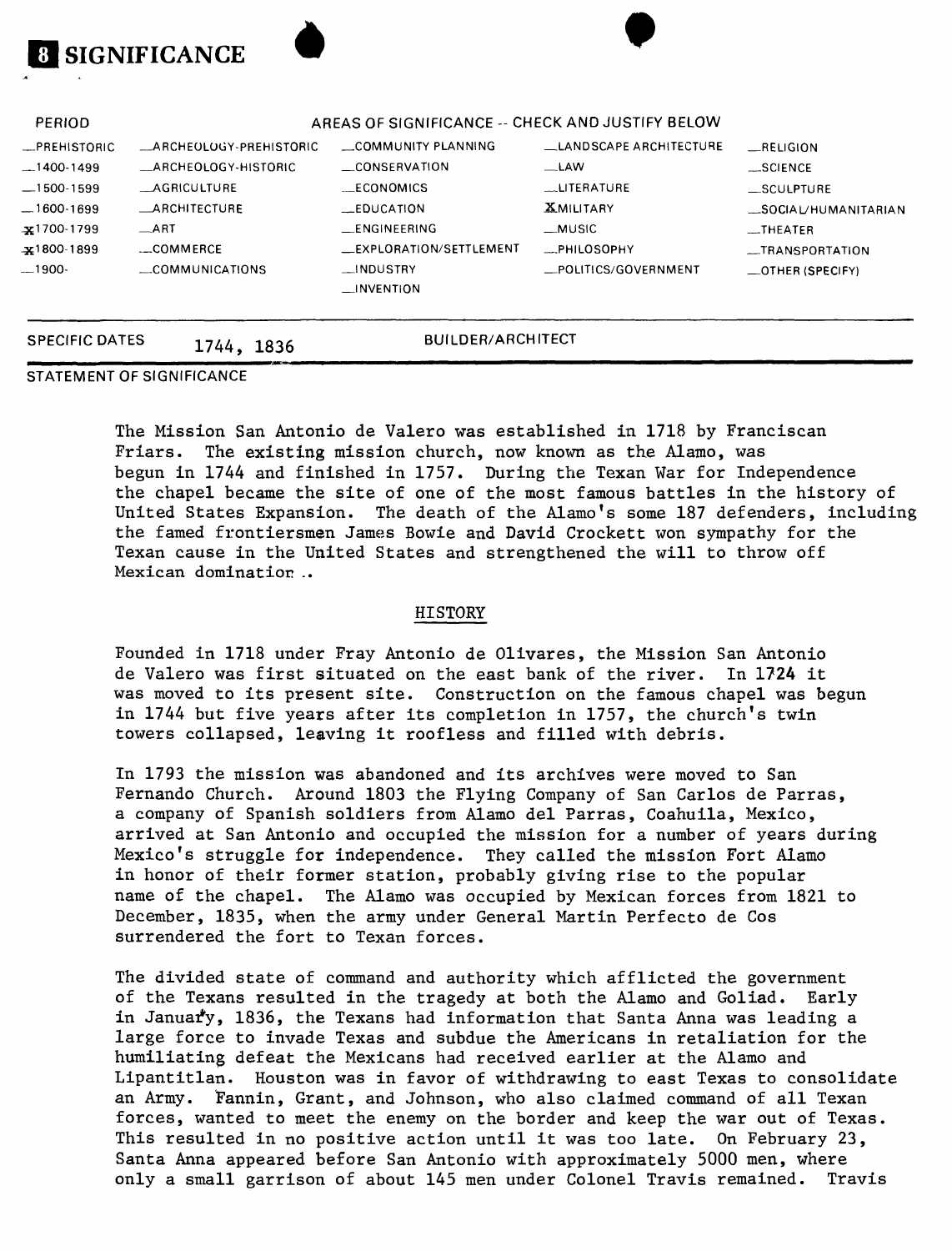# **9 MAJOR BIBLIOGRAPHICAL REFERENCES**

| 1. Ables, L. Robert, "The Second Battle for the Alamo," Southwestern Historical<br>Quarterly, January, 1967.<br>2. McCaleb, Walter F., Spanish Missions of Texas, San Antonio, 1954.<br>3. Morrison, Hugh, Early American Architecture, New York, 1952.<br>4. Pierson, William H. Jr., American Buildings and Their Architects: The Colonial | and Neo-Classical Styles, Garden City, N.Y., 1970.                                                                                                                                                                                                                                                                                                                            |                                       |                                                                       |                           |
|----------------------------------------------------------------------------------------------------------------------------------------------------------------------------------------------------------------------------------------------------------------------------------------------------------------------------------------------|-------------------------------------------------------------------------------------------------------------------------------------------------------------------------------------------------------------------------------------------------------------------------------------------------------------------------------------------------------------------------------|---------------------------------------|-----------------------------------------------------------------------|---------------------------|
| <b>IDGEOGRAPHICAL DATA</b><br>ACREAGE OF NOMINATED PROPERTY C 5<br>UTM REFERENCES                                                                                                                                                                                                                                                            |                                                                                                                                                                                                                                                                                                                                                                               |                                       |                                                                       |                           |
| All.4<br>$15$   4, 9  8, 8, 0<br>ZONE EASTING<br>C I<br><b>VERBAL BOUNDARY DESCRIPTION</b><br>Street.                                                                                                                                                                                                                                        | NORTHING<br>block bounded on the north by Houston Street, on the east by Nacogdoches<br>Street, on the south by East Crocket Street and on the west by North Alamo<br>Only the Alamo itself and the remaining section of original wall are<br>part of the landmark. The library and museum are recent additions and do not<br>contribute to the significance of the landmark. | ZONE EASTING<br>D                     | <b>NORTHING</b><br>The Alamo and its grounds are contained within one |                           |
|                                                                                                                                                                                                                                                                                                                                              | LIST ALL STATES AND COUNTIES FOR PROPERTIES OVERLAPPING STATE OR COUNTY BOUNDARIES                                                                                                                                                                                                                                                                                            |                                       |                                                                       |                           |
| <b>STATE</b>                                                                                                                                                                                                                                                                                                                                 | CODE                                                                                                                                                                                                                                                                                                                                                                          | <b>COUNTY</b>                         |                                                                       | CODE                      |
| <b>STATE</b>                                                                                                                                                                                                                                                                                                                                 | CODE                                                                                                                                                                                                                                                                                                                                                                          | <b>COUNTY</b>                         |                                                                       | CODE                      |
| <b>TI FORM PREPARED BY</b><br>NAME / TITLE<br><b>ORGANIZATION</b>                                                                                                                                                                                                                                                                            | Patricia Heintzelman, Architectural Historian, Landmark Review Project                                                                                                                                                                                                                                                                                                        |                                       | <b>DATE</b><br>5/9/75                                                 |                           |
| <b>STREET &amp; NUMBER</b>                                                                                                                                                                                                                                                                                                                   | Historic Sites Survey                                                                                                                                                                                                                                                                                                                                                         |                                       | <b>TELEPHONE</b>                                                      |                           |
| 1100 L. Street                                                                                                                                                                                                                                                                                                                               |                                                                                                                                                                                                                                                                                                                                                                               |                                       | 523–5464                                                              |                           |
| <b>CITY OR TOWN</b><br>Washington                                                                                                                                                                                                                                                                                                            |                                                                                                                                                                                                                                                                                                                                                                               |                                       | <b>STATE</b><br>D.C.                                                  |                           |
| <b>I2 STATE HISTORIC PRESERVATION OFFICER CERTIFICATION</b><br>NATIONAL <sub>___</sub><br>As the designated State Historic Preservation Officer for the National Historic Preservation Act of 1966 (Public Law 89-665). I                                                                                                                    | THE EVALUATED SIGNIFICANCE OF THIS PROPERTY WITHIN THE STATE IS:                                                                                                                                                                                                                                                                                                              | STATE                                 | $LOCAL$ <sub>----</sub>                                               |                           |
| hereby nominate this property for inclusion in the National Register and certify that it has been evaluated according to the<br>criteria and procedures set forth by the National Park Service.<br>FEDERAL REPRESENTATIVE SIGNATURE                                                                                                          |                                                                                                                                                                                                                                                                                                                                                                               |                                       |                                                                       | Landmark Serving          |
| <b>TITLE</b>                                                                                                                                                                                                                                                                                                                                 |                                                                                                                                                                                                                                                                                                                                                                               |                                       | <b>DATE</b>                                                           | data<br>Boundary Certific |
| FOR NPS USE ONLY                                                                                                                                                                                                                                                                                                                             |                                                                                                                                                                                                                                                                                                                                                                               | 医微小管 愛好車                              | $4.1 - 2$                                                             |                           |
| DIRECTOR, OFFICE OF ARCHEOLOGY AND H<br><b>ATTEST</b>                                                                                                                                                                                                                                                                                        | THEREBY CERTIFY THAT THIS PROPERTY IS INCLUDED IN THE NATIONAL REGISTER<br>tubal<br>KO X<br>knjih kras p                                                                                                                                                                                                                                                                      | RICKOMIA<br><b>TORIC PRESERVATION</b> | DATE<br><b>DATE</b>                                                   |                           |
| <b>KEEPER OF THE NATIONAL REGISTER</b>                                                                                                                                                                                                                                                                                                       |                                                                                                                                                                                                                                                                                                                                                                               |                                       | $\left\langle \cdot \right\rangle$ ,                                  |                           |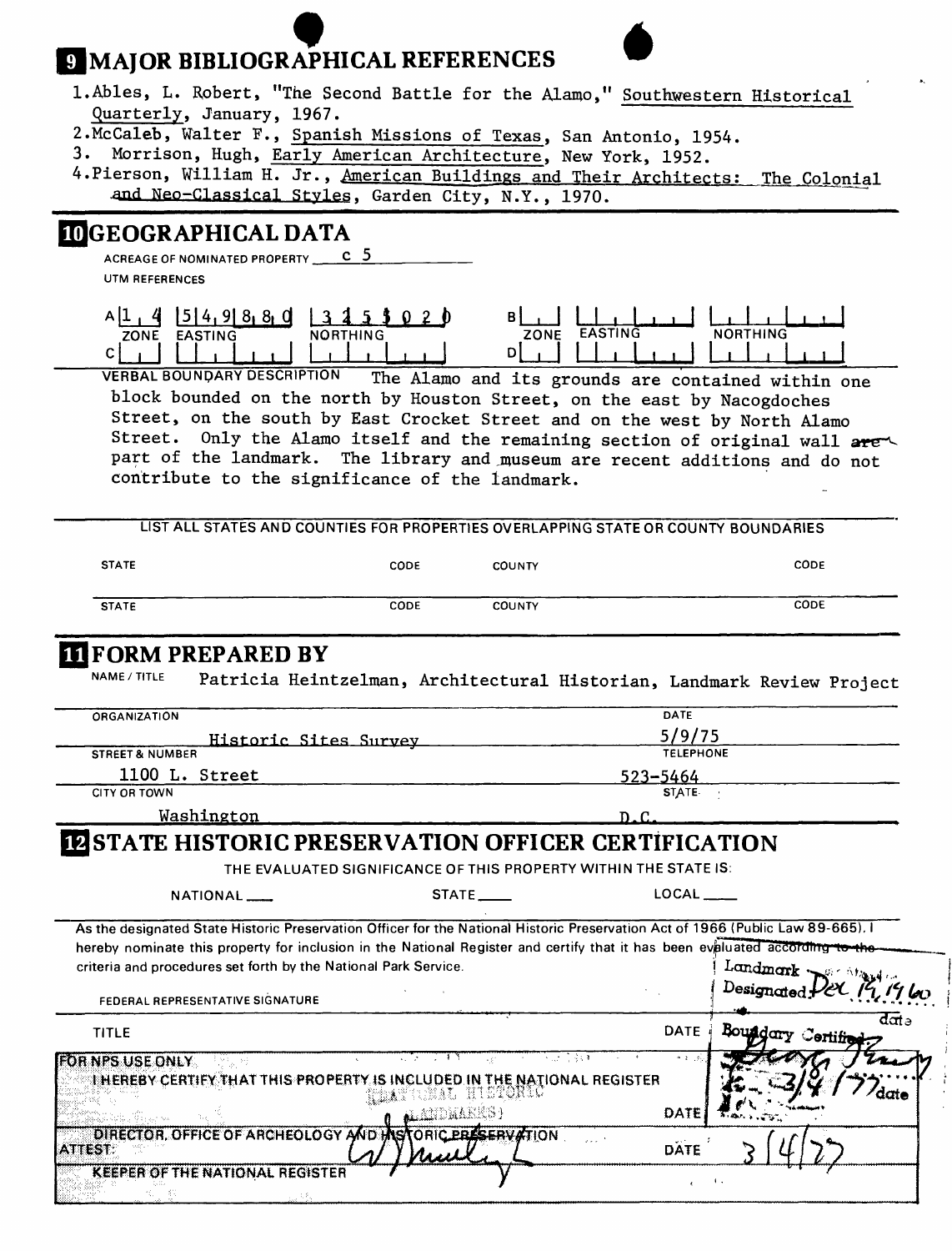

**UNITED STATES DEPARTMENT OF THE INTERIOR NATIONAL PARK SERVICE**



**FOR NFS USE ONLY**

**RECEIVED**

# **NATIONAL REGISTER OF HISTORIC PLACES**<br>INVENTORY -- NOMINATION FORM DATE ENTERED

**CONTINUATION SHEET 1** ITEM NUMBER 7 PAGE 2

richness, especially in such individual parts as the spiral columns and in the sharp interlacing of linear ornament which rests loosely on the surface wall. This ornament which breaks in lacelike patterns around the niches and the door is particularly Spanish and may be traced back to the intricate interlace ornament introduced into Spain during the years of Moorish occupation,

In 1920, a metal roof was put over the chapel and the woodwork of the side and rear doors and windows was replaced. In 1936, money was appropriated by the State to complete the purchase of the block and work was begun to convert the area to a park.

From 1905 until 1912, a controversy raged over how the  $\lambda$  hame was to be restored. In the Spring of 1912, Governor Colquitt began his restoration work by removing all of the Hugo-Schmeltzer building with the exception of the outer two-story masonry of the west and south walls which were part of the original convent. F.E. Giesecke, a professor of architecture at the University of Texas, designed plans for the restoration of the convent, based on the 1849 renovation work of the United States Quartermaster's department. Rebuilt on the original foundation, the east wall facing the convent courtyard featured a chain of arched doorways on the first level. The second story of the east wall was never rebuilt because of lack of funding. Later, while the governor was out of the state, the lieutenant governor permitted opposing San Antonio authorities to tear down the walls of the upper story. All that remained of the governor's restoration work was the east wall; all that remained of the original convent was the first story masonry of the west and south walls.

The chapel in its present form appears as it did in 1849. The building is cruciform in plan, with buttressed side walls, shallow transepts and a square sanctuary. On the right, immediately inside the entrance, is the baptistry; opposite it .on the left is the confessional. The second door to the left leads to a chamber called the monks' burial room, which opens into the sacristy. The structure now houses paintings depicting scenes during the battle of the Alamo and portraits of its defenders, as well as artifacts from the Texas Revolution.

Today only the chapel, the restored ruins of two living quarters and the wall along the sidewalk from Houston Street toward the chapel remain of the original mission compound. The other original structures have been obliterated by the erection of modern buildings. A museum and library have been built within the Alamo park compound.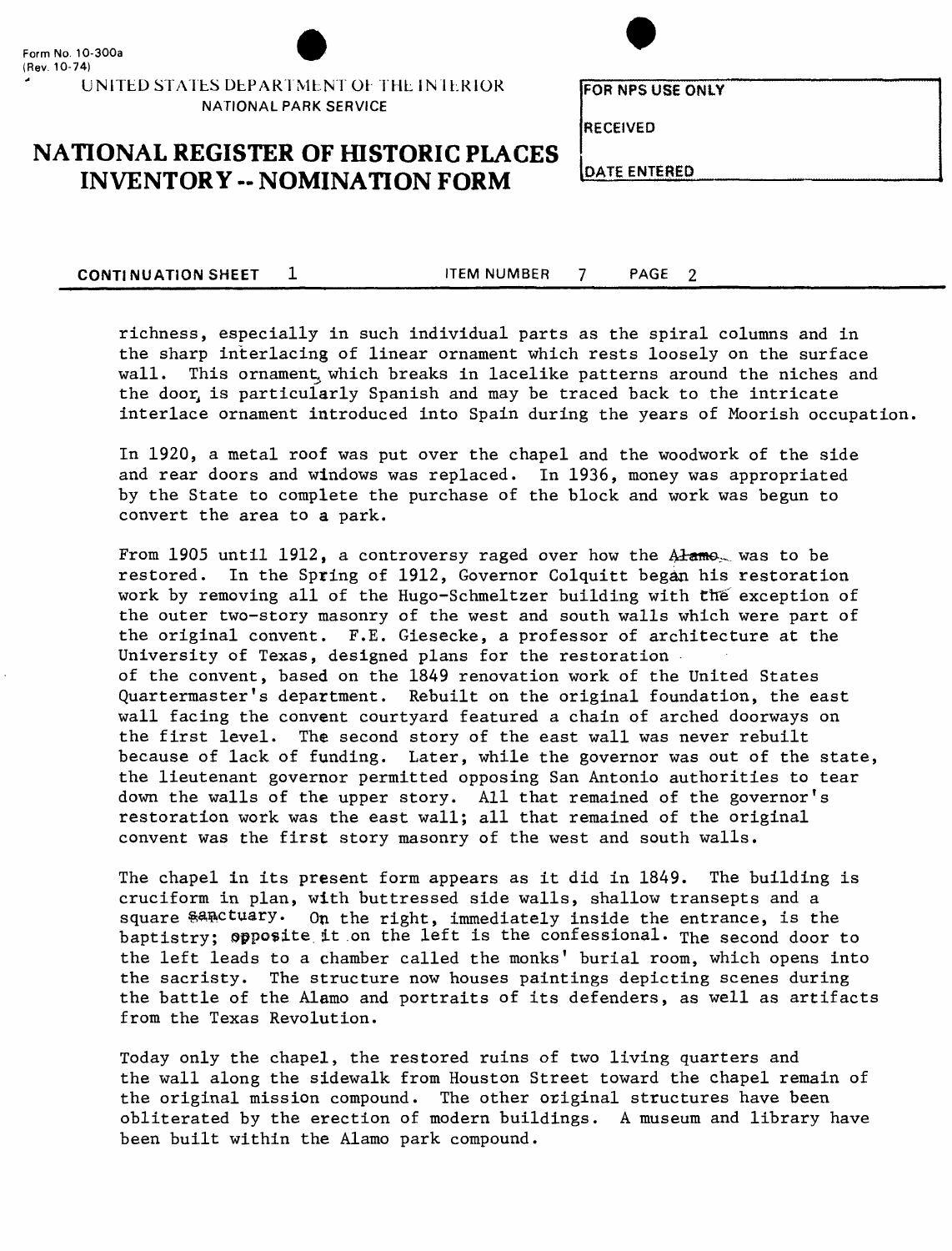

UNITED STATES DEPARTMENT OF THE INTERIOR NATIONAL PARK SERVICE



**FORNPSUSEONIY**

RECEIVED

**NATIONAL REGISTER OF HISTORIC PLACES**<br>INVENTORY -- NOMINATION FORM DATE ENTERED

**CONTINUATION SHEET 1 ITEM NUMBER 8 PAGE** 

 $\overline{2}$ 

withdrew into the Alamo and was besieged by Santa Anna's vastly superior force.

The siege began on February 24. Travis took full command because of the illness of Bowie. On March 1, the only reinforcements, thirty-two men from Gonzales, entered the fort. For defense of the fortifications, Travis had approximately 187 men and eighteen or more pieces of artillery. The siege lasted thirteen days with the climax occuring on the morning of March 6. Mexican forces stormed the Alamo on all sides, overwhelming the Texans and penetrating into the interior of the fortress. Bowie was killed on his cot and Crocket died with his Tennessee men defending a position assigned to him by Travis. Within about one-half-hour all the Texans were killed in the room to room combat and the bodies were burned by order of Santa Anna. Survivors, included about fifteen noncombatants, mostly women and children. According to the best historical sources Mexican losses were 1,544.

After the fall of the Alamo, the building was practically in ruins, but no attempt was made at that time to restore it. The Republic of Texas passed an act in 1841, granting the church of the Alamo to the Roman Catholic church. In 1848 the Church leased the entire property to the United States Government which used the building and grounds for quartermasters purposes until the Civil War when Confederate troops used the building. At the close of the war the United States government again took over and used it until 1872.

In 1877, Honore Grenet purchased the convent portion of the mission from the Church. After Grenet's death, the convent was sold in 1886 to Hugo and Schmeltzer Company, a whole sale grocery firm.

In the meantime, the State of Texas bought the chapel from the Church in 1883 and placed it under the care of the City of San Antonio. This system continued until 1905, when the Texas Legislature passed a resolution ordering the governor to purchase that part of the old Alamo fortress occupied by a business concern and that all the property should be given to the Daughters of the Republic of Texas.

A controversy over custody of the Alamo developed between the DRT and the De Zavala Chapter of that organization at San Antonio. There was also a dispute between the DRT and Governor O.B. Colquitt, concerning restoration and demolition of the property leased by Hugo and Schmeltzer. The Alamo stands today as it was left at the end of this battle, with the chapel and\_ one side of the lower wall of the convent left standing. The area has been landscaped and is now a park.